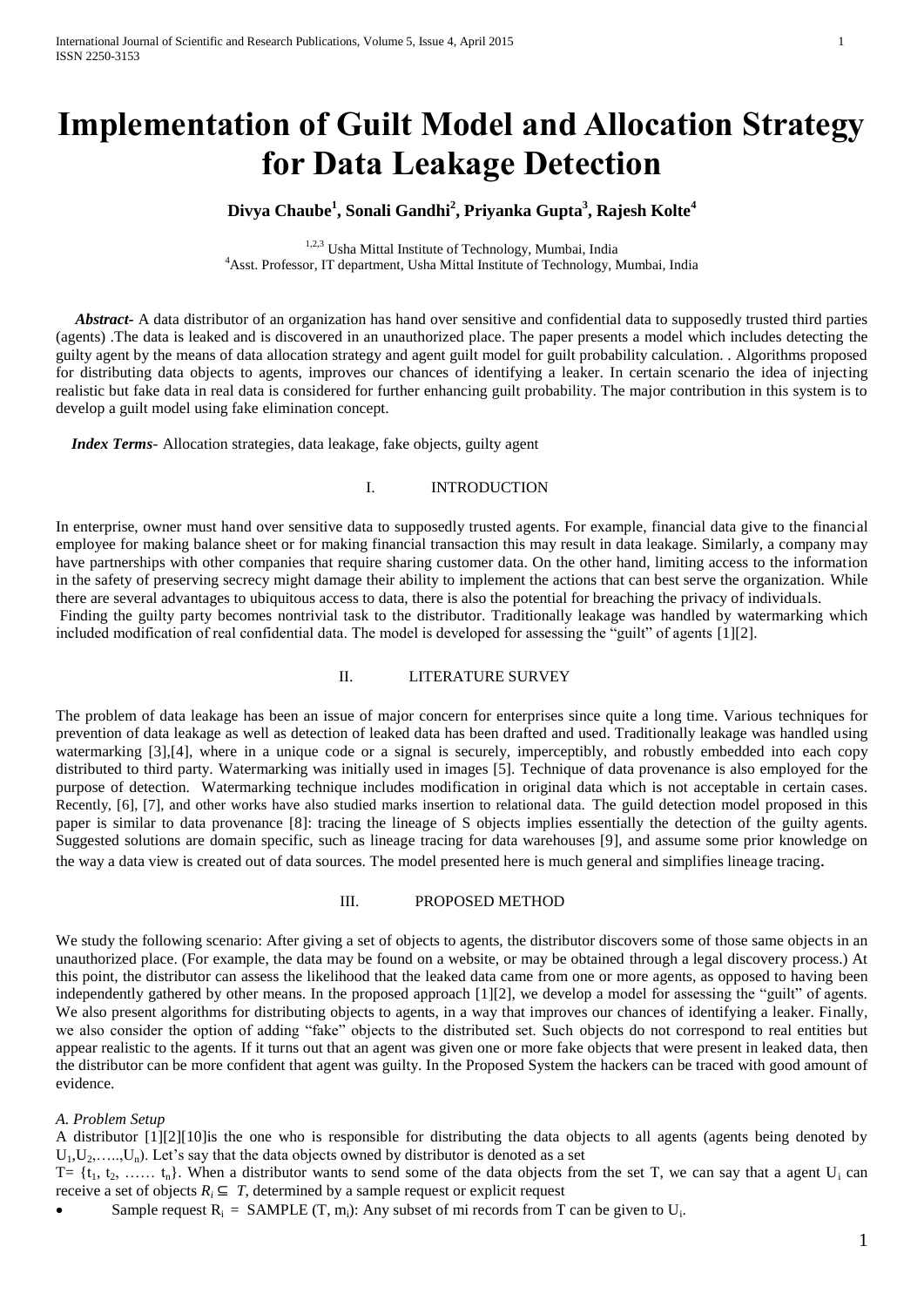Explicit request  $R_i = EXPLICIT$  (T, cond<sub>i</sub>): Agent U<sub>i</sub> receives all T objects that satisfy cond<sub>i</sub>.



Figure 1: System architecture design

## IV. AGENT GUILTY MODEL

We say that an agent is guilty when we find that data found at an unauthorized place was given to that agent. Probability [2] of an agent (*Ui*) is guilty given evidence (leaked data set 'S') is denoted by *Pr {G<sup>i</sup> |S}*. An agent may argue that he did not leak the data since it might also be guessed or collected from various other organizations. So we need to consider the probability that data can be guessed or collected from other places, this probability we called as guessing probability, denoted by p. p depends on type of data and it is an estimate rather than exact value. P is an important criterion for fault tolerant system, value of *p* makes the system reliable. Higher the value of p we can say that an agent is guilty with at least the calculated probability. In the general case, to find the probability that an agent  $U_i$  is guilty given a set *S*, first, we compute the probability that he leaks a single object t to *S*. To compute this, we need to know which agents were given *t* , that set is *Vt*.

$$
P_r\{some\ agent\ leaked\ t\ to\ S\} = 1-p\tag{1}
$$

All the agents possessing t have equal chances of leaking, thus

$$
P_r\{U_i\} \text{leaks } t \text{ to } S \} = \frac{(1-p)}{|V_t|} \tag{2}
$$

Probability that an agent leaked an object will be equally divided by number of agents who were given that object. If no agent has that object, i.e.  $V_t=0$ , then *Pr* (*U<sub>i</sub>* leaks t to S)=0.

To compute probability that an agent *U<sup>i</sup>* leaked is calculated by multiplying probability of each Object leak that are in both S as well as  $R_i$ , i.e.

$$
Pr\{GI \mid SI = I - \prod_{t \in S \cap R_i} \left(1 - \frac{(1-p)}{|V_t|}\right)\tag{3}
$$

### V. GUILT MODEL ANALYSIS

We see how varying the parameters in  $(3)$  impacts on guilt probability.

## 5.1 *Impact Of Probability p*

Consider a scenario in which an agent 1 was given all the data T and agent 2 was given only half the data. By plotting the graph against guilt probability of an agent versus p, we see that as value of p increases, so guilt probability decreases. As shown in figure  $2(a)$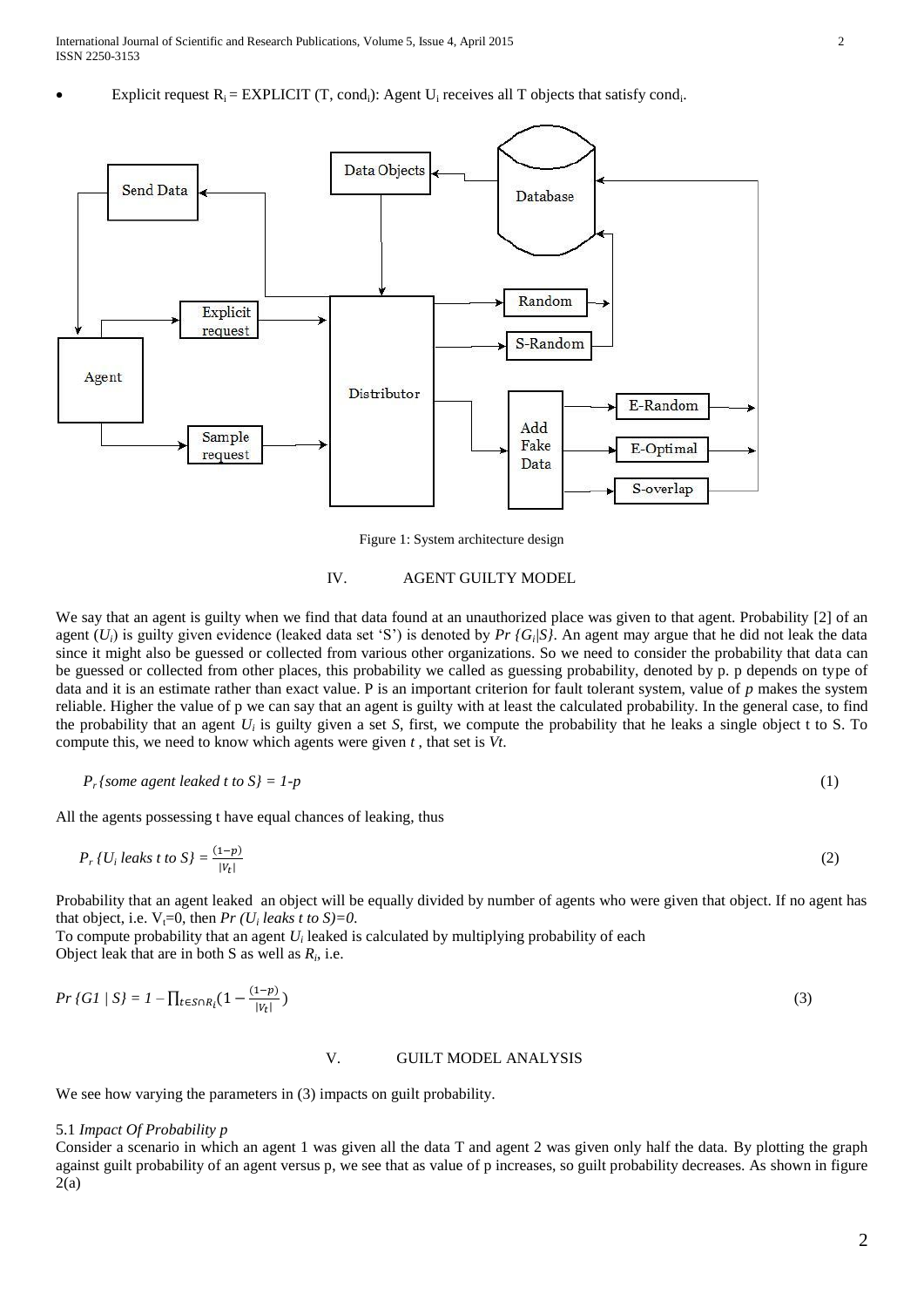International Journal of Scientific and Research Publications, Volume 5, Issue 4, April 2015 3 ISSN 2250-3153



Figure 2: Dependency of Probability on various parameter

#### *B. Impact Of Overlap Between Ri and S*

As the number of objects in  $R_i$  and *S* increases the guilt probability increases. The agent who has more data common to leak data will appear guiltier. As more agents holding the replicated leaked data, it is harder to lay the blame on any one agent.

#### *C. Dependence on the Number of Agents with Ri Data*

We see as more agents holding the replicated leaked data S, it is harder to lay the blame on any one agent. Consider agent U1 with  $16$  T = S objects, and a second agent U2 with 8 objects, and  $p = 0.5$ . We calculate the guilt probabilities as we increase the number of agents that have the same 8 objects, and plot it in figure  $2(c)$ . We observe that  $Pr(G_1)$  (dotted line) remains almost unaffected by the increase in the number of agents. This insensitivity is because  $U_1$  owns 8 of the leaked objects that do not have copies elsewhere. On the other hand, the probability of guilt of the remaining agents (solid line) drops rapidly as more agents are introduced. We see as more agents holding the replicated leaked data S, it is harder to lay the blame on any one agent.

## VI. FAKE OBJECT

Fake objects are data objects which are not a part of original data objects but appear realistic to agents. Fake objects are created by distributor in accordance to certain conditions and up to a limit say B and set of fake objects is denoted by *F<sup>i</sup>* . If data contains email then creation of actual email account becomes mandatory so that agent does not discover that the object is fake. Hence number of fake object created is limited. Also not many fake objects should be distributed to agent as it may raise suspicion.

## VII. ALLOCATION STRATEGIES

Allocation must be intelligently done to find guilty agent. There should be minimum overlapping between two agents and maximum difference between guilt probabilities.

## *7.1 Explicit*

Explicit data allocation is driven by agent's data request specifying a condition. In  $E\bar{F}$  addition of fake object is not an option, so allocation of data depends solely upon agent's request.

**Algorithm 1**: Allocation for Explicit Random *(E*̅) **Input**:  $U_1, \ldots, U_n$ *, cond<sub>1</sub>, ..., cond<sub>n</sub>,*  $m_1, \ldots, m_n$ **Outpu**t*: R1, . . ..,R<sup>n</sup>*

- 1. for  $i = 1$  to n do
- 2. R  $\leftarrow \emptyset$
- 3. if  $m_i > 0$  then
- 4.  $R \leftarrow R \cup$  select an object randomly
- 5. end if
- 6. end for

In EF case insertion of fake objects is allowed, hence overall allocation strategy is improved. But care must be taken that the fake objects are inserted in such a way that it maximizes difference between guilt probabilities; which can be achieved by minimizing the sum-objective.

 If the distributor is able to create more fake objects, this will further improve the objective. Algorithm 2 is selects an agent who is eligible to receive fake object. For every agent the maximum allowable fake object is added and checks if unused fake objects are available in line 6. Line 7 can be performed by using Algorithm 3 (E-Random) or Algorithm 4(E-Optimal).

**Algorithm 2**: Allocation for Explicit Data Requests (EF)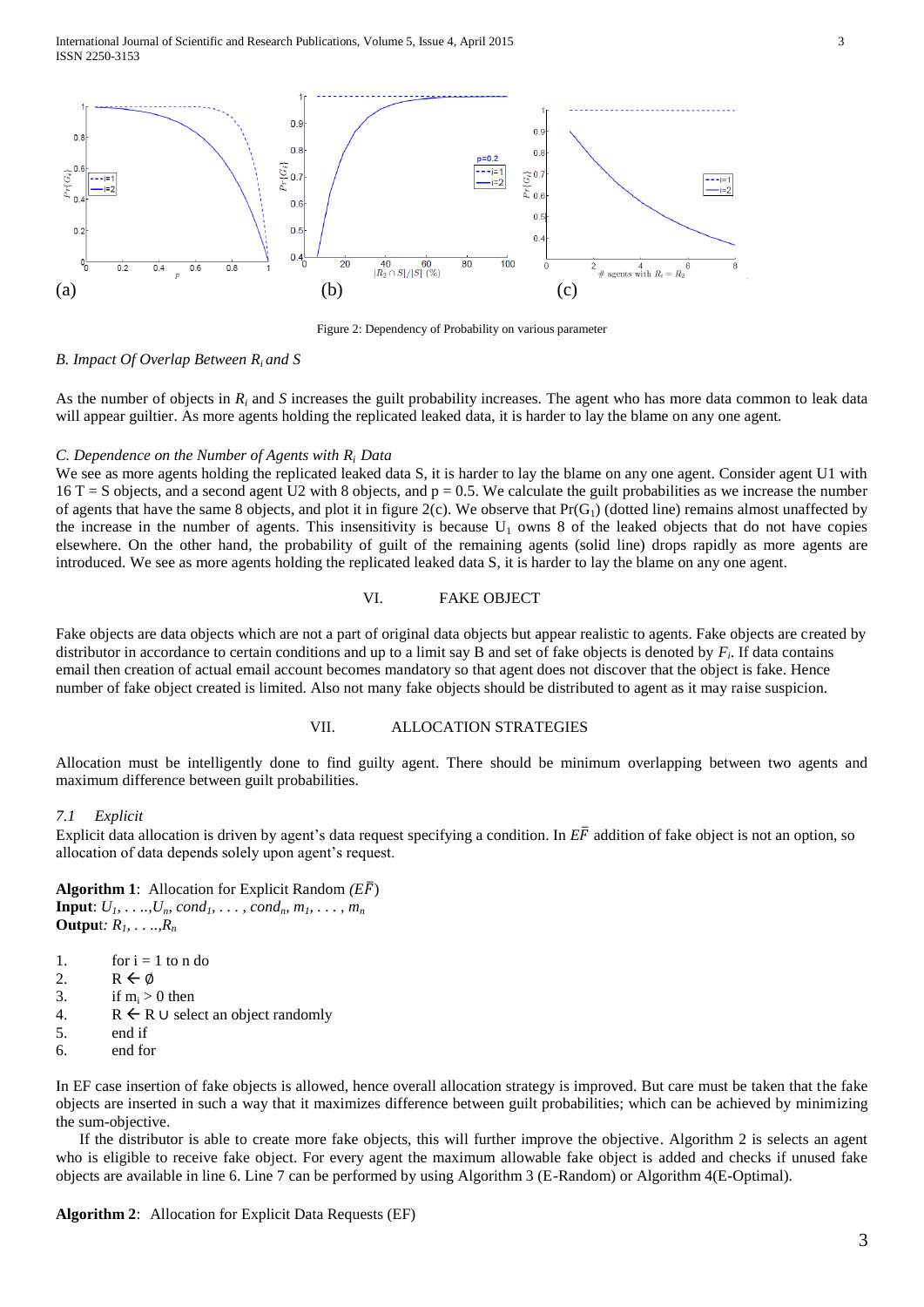| <b>Input:</b> $R_1, \ldots, R_n$ cond <sub>1</sub> , $\ldots$ , cond <sub>n</sub> , $b_1, \ldots, b_n$ , B |  |  |  |  |
|------------------------------------------------------------------------------------------------------------|--|--|--|--|
| <b>Output:</b> $R_1, \ldots, R_n, F_1, \ldots, F_n$                                                        |  |  |  |  |

| 1.  | $R \leftarrow \emptyset$                                                               | $\rightarrow$ Agents that can receive fake objects         |
|-----|----------------------------------------------------------------------------------------|------------------------------------------------------------|
| 2.  | for $i = 1, \ldots, n$ do                                                              |                                                            |
| 3.  | if $bi > 0$ then                                                                       | $\rightarrow$ number of fake objects that can be allocated |
| 4.  | $R \leftarrow R \cup \{i\}$                                                            |                                                            |
| 5.  | $F_i \leftarrow \emptyset$                                                             |                                                            |
| 6.  | while $B > 0$ do                                                                       |                                                            |
| 7.  | $i \in$ SELECTAGENT(R,R <sub>1</sub> , ,R <sub>n</sub> )                               |                                                            |
| 8.  | f $\leftarrow$ CREATEFAKEOBJECT (R <sub>i</sub> , F <sub>i</sub> , cond <sub>i</sub> ) |                                                            |
| 9.  | $R_i \leftarrow R_i \cup \{f\}$                                                        |                                                            |
| 10. | $Fi \leftarrow Fi \cup \{fl\}$                                                         |                                                            |
| 11. | $bi \leftarrow bi -1$                                                                  |                                                            |
| 12. | if $bi = 0$ then                                                                       |                                                            |
| 13. | $R \leftarrow Rn / \{Ri\}$                                                             |                                                            |
| 14. | $B \leftarrow B - I$                                                                   |                                                            |

This Algorithm selects an agent to allocate a fake object; this algorithm is called till there are unused fake objects available. Therefore Algorithm 2 and 3 together selects a random agent and allocate a fake object.

**Algorithm 3**: Agent Selection for e-random

- 1. function SELECTAGENT(R,  $R_1, \ldots, R_n$ )
- 2.  $i \leftarrow$  select at random an agent from R
- 3. return *i*

This algorithm selects the agent to allocate the fake object. The Agent having the maximum overlap is preferred first; it makes a greedy choice by selecting the agent that will yield the greatest improvement in the sum-objective. Line 2 decides to which agent the fake object should be allocated, the agent for whom the value will be least is selected.

**Algorithm 4**: Agent Selection for e-optimal

1. function SELECTAGENT(R,  $R_1$ ,.....,  $R_n$ )

2. 
$$
i \leftarrow \frac{argmax}{i:Re \in R} \left( \frac{1}{|R_i|} - \frac{1}{|R_i|+1} \right) \sum_j |R_i| \cap R_j
$$

3. return i

## *7.2 Sample*

With sample data requests, each agent Ui may receive any mi objects out T, i.e.  $\left(\frac{|\mathcal{T}|}{|\mathcal{T}|}\right)$  $\frac{|\mathbf{T}|}{\mathbf{m}_i}$ ). Hence, there are  $\prod_{i=1}^n \left(\frac{|\mathbf{T}|}{\mathbf{m}_i}\right)$  $\sum_{i=1}^{n} \left( \frac{|T|}{m_i} \right)$ different object allocations. The distributor's should select one out so that he optimizes his objective. The distributor can increase the number of possible allocations by adding fake objects.

Algorithm 5 is baseline for all Sample data request. Line 6 calls SELECTOBJECT(), this is implemented using algorithm 6,7 or 8.

**Algorithm 5**: Allocation for Sample Data Requests (SF) **Input**:  $m_1, \ldots, m_n$ ,  $|T|$  <br>**Assuming**  $m_i \leq |T|$ **Output**:  $R_1, \ldots, R_n$ 

- *1.*  $a \leftarrow 0_{|T|}$  **a 3**  $\downarrow$  **a**  $\downarrow$  **a**  $\downarrow$  **a**  $\downarrow$  **a**  $\downarrow$  **a**  $\downarrow$  **a**  $\downarrow$  **a**  $\downarrow$  **a**  $\downarrow$  **a**  $\downarrow$  **a**  $\downarrow$  **a**  $\downarrow$  **a**  $\downarrow$  **a**  $\downarrow$  **a**  $\downarrow$  **a**  $\downarrow$  **a**  $\downarrow$  **a**  $\downarrow$  **a**  $\downarrow$  **a**  $\downarrow$
- 2.  $R_I \leftarrow \emptyset$ , ..., Rn $\leftarrow \emptyset$
- 3. remaining  $\leftarrow \sum_{i=1}^{n} m_i$
- 4. while *remaining > 0* do
- 5. for all  $i = 1, ..., n : |R_i| < m_i$  do
- 6.  $k \leftarrow$  SELECTOBJECT (i, R<sub>i</sub>)  $\rightarrow$  May also use additional parameters
- 7.  $R_i \leftarrow R_i U \{t_k\}$

8. *a*[k]  $\leftarrow$  *a*[k] + 1

9. *remaining*  $\leftarrow$  *remaining*  $-1$ 

This algorithm is called in Line 6 of algorithm 5. An object allocation that satisfies requests and ignores the distributor's objective is to give each agent Ui a randomly selected subset of T of size mi. Line 2 select an object randomly that has yet not been allocated to the agent Ui.

**Algorithm 6:** Object Selection for s-random 1. function SELECTOBJECT (*i, Ri*)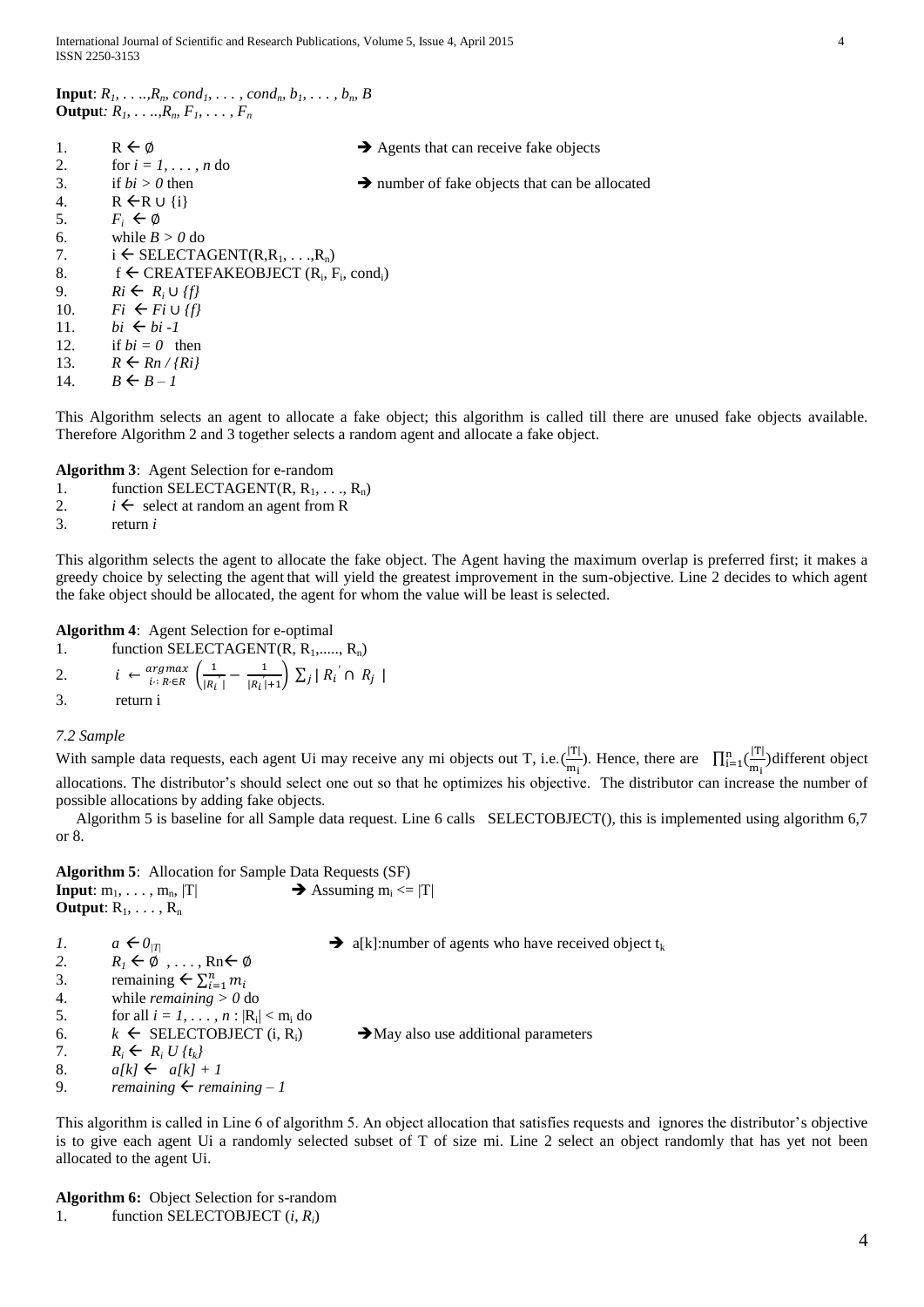2.  $k \leftarrow$  select at random an element from set  $\{k' | t_k \notin R_i\}$ 

3. return *k*

Object Selection for s-overlap we provide agent Ui with an object that has been given to the smallest number of agents. So, if agents ask for fewer objects than [T], Algorithm 7 will return in every iteration an object that no agent has received so far. Thus, every agent will receive a data set with objects that no other agent has.

**Algorithm 7**: Object Selection for s-overlap

1. function SELECTOBJECT(*i*,  $R_i$ , *a*)

2.  $K \leftarrow \{k \mid k = \frac{\text{argmin } a[k^{\prime}]}{k^{\prime}}\}$ *′*

3. *k* ← select at random an element from set  $\{k' | k' \in K \land t_k \notin R_i\}$ 

4. return *k*

In this algorithm, we allocate to an agent the object that yields the minimum increase of the maximum relative overlap among any pair of agents. Any two agents should have minimum possible overlap.

**Algorithm 8**: Object Selection for s-max

1. function SELECTOBJECT (*i*,  $R_1$ ,...,  $R_n$ ,  $m_1$ ,...,  $m_n$ )<br>2. Initialize *min* overlap  $\leftarrow$  1  $\rightarrow$  the m

2. Initialize *min\_overlap* ← 1  $\rightarrow$  the minimum out of the maximum relative overlaps that the allocations of different objects to U<sup>i</sup>

3. for  $k \in \{k \mid t_k \in R_i\}$  do

- 4. Initialize *max* rel ov  $\leftarrow 0$ ,  $\rightarrow$  the maximum relative overlap between Ri and any set Rj that the allocation of tk to Ui
- 5. for all  $j = 1,..., n : j = i$  and  $t_k \in R_j$  do

6. Calculate absolute overlap as *abs\_ov ← |Ri∩Rj| + 1*

- 7. Calculate relative overlap as  $rel\_ov \leftarrow abs\_ov / min (m_i, m_j)$
- 8. *max rel ov ← max (max\_rel\_ov, rel\_ov)*
- 9. If *max\_rel\_ov ≤ min\_overlap* then
- 10. *min\_overlap* ← *max\_rel\_ov*
- 11. *ret*  $k \leftarrow k$
- 12. Return *ret\_k*
- 13.

## VIII. EXPERIMENTAL RESULTS

8**.**1 Distributor Module

Distributor is the one who will have all the privilege. Figure 3 show the distributor GUI. A distributor can add new agent, edit agent's information, add fake data and send data to agents.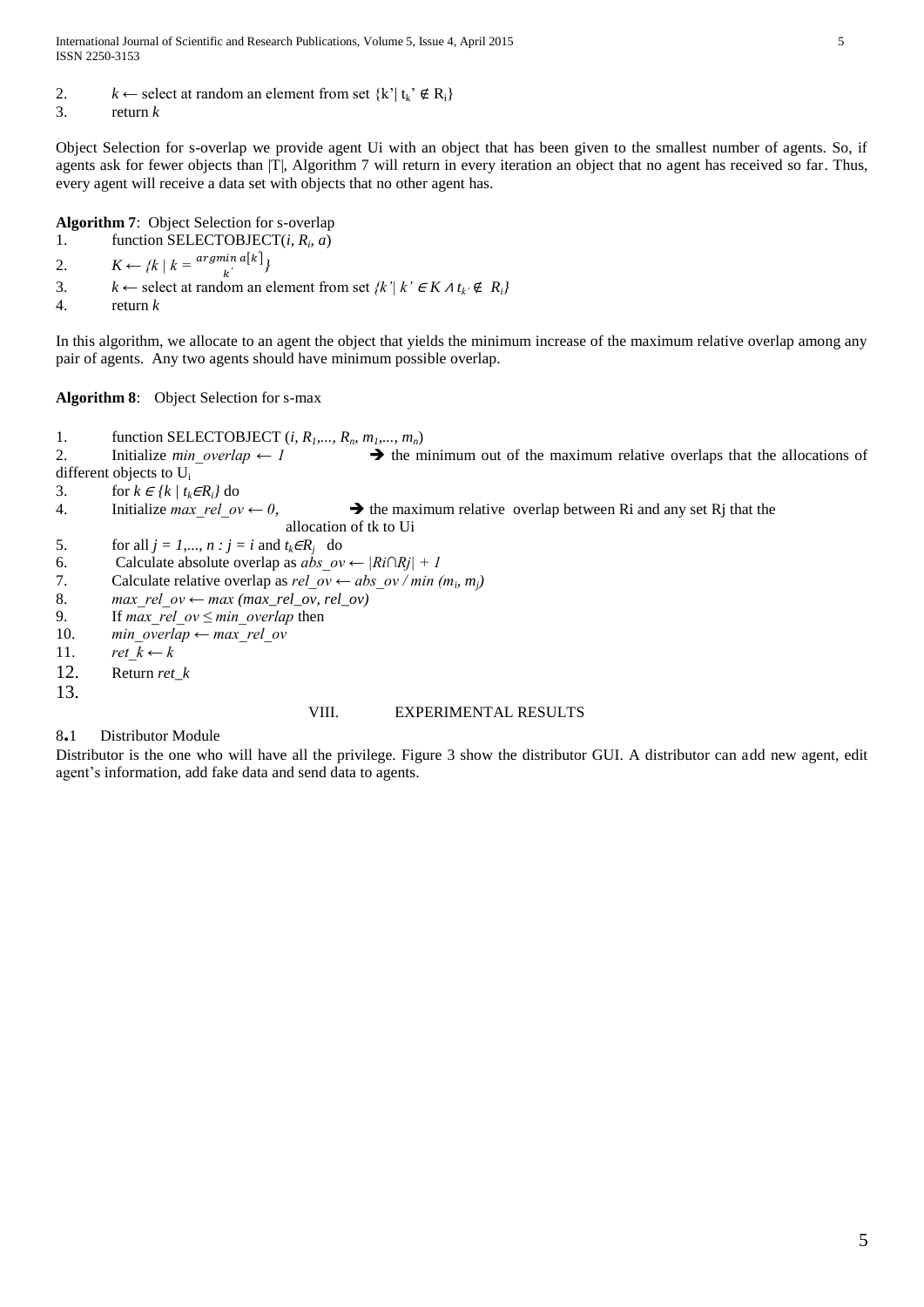| 圖                                                                                                            |                                                                                                                   | $\Box$<br>$\overline{\phantom{0}}$ | $\pmb{\times}$ |
|--------------------------------------------------------------------------------------------------------------|-------------------------------------------------------------------------------------------------------------------|------------------------------------|----------------|
| Agent Data Allocate Guilt Detection Settings                                                                 |                                                                                                                   |                                    |                |
| <b>Agents</b>                                                                                                | <b>Agent's Information</b>                                                                                        |                                    |                |
| Kamal Pandey<br>Rita Kumar<br>Suman Singh<br>Priyanka<br>saurav<br>Sonali<br>krupa<br>Nandu<br>Rohan Khurana | Detail about agent: Rita Kumar<br>Phone Number: 6547123584<br>Company Name: Simen<br>Email Address: rita@yahoo.in |                                    |                |
|                                                                                                              | Edit<br>Exit                                                                                                      |                                    |                |
|                                                                                                              |                                                                                                                   |                                    |                |

Figure 3: Distributor GUI

As shown in figure 4, agent can add fake objects which can used during allocation to improve our result.

| Enter Customer Name: |                                |  |
|----------------------|--------------------------------|--|
| Email ID:            |                                |  |
| Phone Number:        |                                |  |
| Full Address:        | $\frac{1}{2}$                  |  |
| Order:               | Select<br>$\blacktriangledown$ |  |
| Credit Card Number:  |                                |  |
|                      |                                |  |
|                      |                                |  |

Figure 4: Add Fake data

The modules shown in figure 5 and figure 6 are explicit and sample data allocation modules which is used by distributor to allocate data using S-random, S- Overlap, Random, E-Random and E-optimal algorithm. One of the outputs of the allocation is shown in the figure 7. The allocated data is saved in an excel sheet which is sent to intended agents.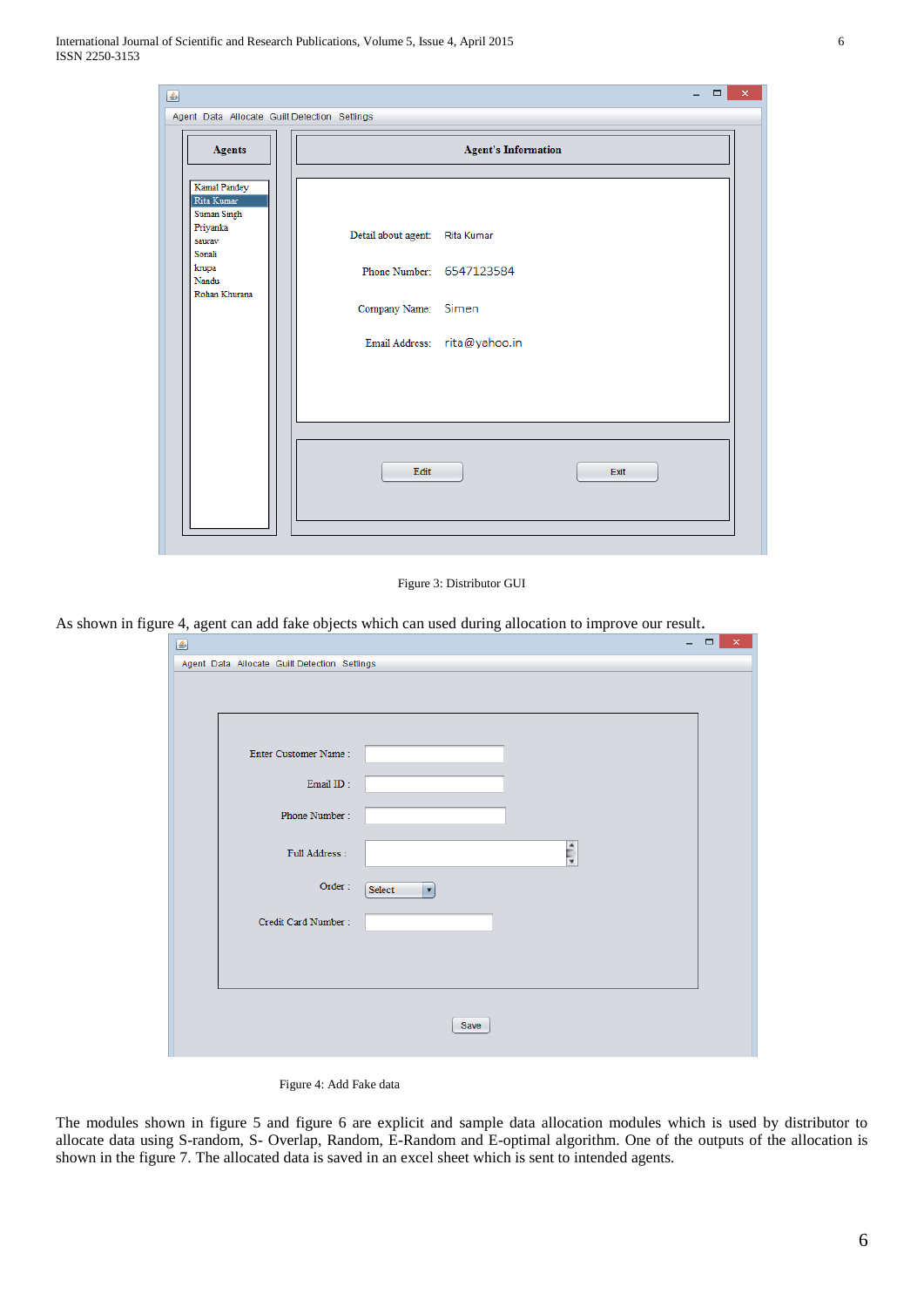| 圖                                                                       | -                                                 |
|-------------------------------------------------------------------------|---------------------------------------------------|
| Agent Data Allocate Guilt Detection Settings                            |                                                   |
| Number of Agents:<br>$ 2\rangle$<br>Add Fake O No Fake                  | The sum objective value for current allocation is |
| Agent1<br>975<br>v<br>Agent <sub>2</sub><br>975<br>$\blacktriangledown$ | Maximun Limit1<br>Maximun Limit2                  |
| S-Random<br>S-Overlap                                                   |                                                   |

Figure 5: Sample data allocation module

| € |                                              |                                  |                | $\Box$<br>$\pmb{\times}$<br>$\equiv$              |
|---|----------------------------------------------|----------------------------------|----------------|---------------------------------------------------|
|   | Agent Data Allocate Guilt Detection Settings |                                  |                |                                                   |
|   | Number of agent:                             | $\overline{\mathbf{3}}$          |                | The sum objective value for current allocation is |
|   | Explicit without fake<br>$\cup$              | $\bigcirc$ Explicit with fake    |                |                                                   |
|   | Condition:                                   | Cosmetic<br>$\blacktriangledown$ |                |                                                   |
|   | Agent1                                       | 975<br>Y                         | Maximun Limit1 |                                                   |
|   | Agent2                                       | 975<br>v                         | Maximun Limit2 |                                                   |
|   | Agent3                                       | $\overline{\mathbf{v}}$<br>975   | Maximun Limit3 |                                                   |
|   |                                              |                                  |                |                                                   |
|   |                                              |                                  |                |                                                   |
|   |                                              |                                  |                |                                                   |
|   |                                              |                                  |                |                                                   |
|   |                                              |                                  |                |                                                   |
|   | Random                                       |                                  | E-random       | E-optimal                                         |
|   |                                              |                                  |                |                                                   |

Figure 6: Explicit data allocation module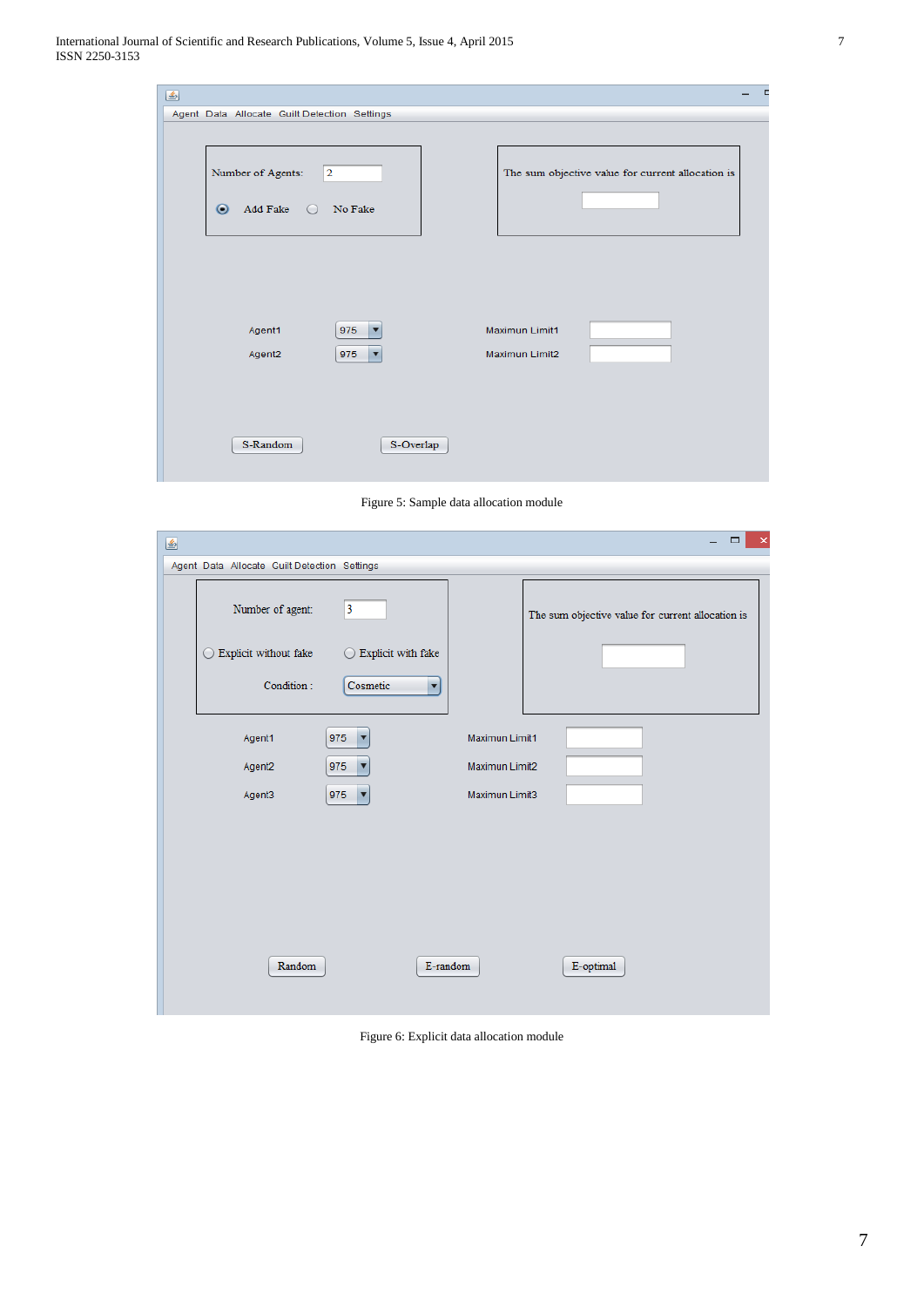| <b>B</b>                                                        | $\boxed{\blacksquare \lrcorner \lrcorner} \cdot (\mathbb{N} \cdot \mathbb{N}) =$  |                         |                                                         |                           | File15Mar2015124925594.xls [Compatibility Mode] - Microsoft Excel |                                                         |                                                             |   |                      |              |                                                |                                                                     | $\Box$<br>$\mathbf{x}$    |   |
|-----------------------------------------------------------------|-----------------------------------------------------------------------------------|-------------------------|---------------------------------------------------------|---------------------------|-------------------------------------------------------------------|---------------------------------------------------------|-------------------------------------------------------------|---|----------------------|--------------|------------------------------------------------|---------------------------------------------------------------------|---------------------------|---|
|                                                                 | Home                                                                              | Page Layout<br>Insert   | Formulas<br>Data                                        | Review                    | View                                                              |                                                         |                                                             |   |                      |              |                                                |                                                                     | $\mathbb{R}$ $\mathbb{R}$ |   |
|                                                                 | & Cut<br><b>En</b> Copy                                                           | Arial                   | $\mathbf{A}$ 10 $\mathbf{A}$ $\mathbf{A}$               | $\equiv$ = $\equiv$ $\gg$ | Wrap Text                                                         | General                                                 | $\mathbb{R}$<br>最                                           |   | ÷                    | 李重           | Σ AutoSum *<br>$\boxed{9}$ Fill $\overline{4}$ | $\frac{A}{2}$<br>Ã                                                  |                           |   |
|                                                                 | Paste<br>Format Painter                                                           |                         | $B$ $I$ $U$ $\cdot$ $\cdot$ $\cdot$ $\cdot$ $A$ $\cdot$ |                           | ■ ■ ■ 伊伊 国Merge & Center *                                        | $\frac{149}{3}$ - % , $\frac{40}{30}$ : $\frac{00}{30}$ | Conditional Format Cell<br>Formatting * as Table * Styles * |   | Insert Delete Format |              | 2 Clear                                        | Sort & Find &<br>Filter * Select *                                  |                           |   |
|                                                                 | Clipboard                                                                         | $\overline{\mathbb{Q}}$ | Font<br>- 150                                           |                           | Alignment<br>- Fa                                                 | 15<br>Number                                            | Styles                                                      |   | Cells                |              |                                                | Editing                                                             |                           |   |
|                                                                 | D <sub>1</sub>                                                                    | $\mathbf{r}$ (a)        | $f_x$ cust_phone                                        |                           |                                                                   |                                                         |                                                             |   |                      |              |                                                |                                                                     |                           | ¥ |
|                                                                 | $\overline{A}$                                                                    | B                       | $\sim$ $\sim$ $\sim$ $\sim$ $\sim$ $\sim$               | $\mathsf{D}$              | E                                                                 | F.                                                      | $\overline{G}$                                              | H |                      | J.           | K                                              | M<br>L                                                              | N                         |   |
|                                                                 | $\frac{\text{cust_id}}{\text{6352}}$                                              | cust name               | cust email                                              | cust phone                | cust address                                                      | cust order                                              | cust_credit                                                 |   |                      |              |                                                |                                                                     |                           |   |
| $\overline{2}$                                                  |                                                                                   | Renu                    | renu@gmail.com                                          | 5556321478                | Room No 4, kumari nagar, govind i Educational                     |                                                         | 6663521444852214                                            |   |                      |              |                                                |                                                                     |                           |   |
| $\overline{3}$                                                  | 2987                                                                              | <b>Reema Singh</b>      | rema@rediffmail.com                                     | 9632587412                | B/60, Jamal Nagar, Santacruz                                      | Educational                                             | 9856321114440039                                            |   |                      |              |                                                |                                                                     |                           |   |
|                                                                 | 5694                                                                              | Renu                    | renu@gmail.com                                          | 9658423178                | Rom no 56, ushanagar, govind Roa Educational                      |                                                         | 3336658214695715                                            |   |                      |              |                                                |                                                                     |                           |   |
|                                                                 |                                                                                   | <b>ABHAY</b>            | AB@GMAIL.COM                                            | 4655512145                | 4110/B wing, Pradnya nagar, Khar Educational                      |                                                         | 5623654111147                                               |   |                      |              |                                                |                                                                     |                           |   |
|                                                                 |                                                                                   |                         |                                                         |                           |                                                                   |                                                         |                                                             |   |                      |              |                                                |                                                                     |                           |   |
|                                                                 |                                                                                   |                         |                                                         |                           |                                                                   |                                                         |                                                             |   |                      |              |                                                |                                                                     |                           |   |
|                                                                 |                                                                                   |                         |                                                         |                           |                                                                   |                                                         |                                                             |   |                      |              |                                                |                                                                     |                           |   |
|                                                                 |                                                                                   |                         |                                                         |                           |                                                                   |                                                         |                                                             |   |                      |              |                                                |                                                                     |                           |   |
|                                                                 |                                                                                   |                         |                                                         |                           |                                                                   |                                                         |                                                             |   |                      |              |                                                |                                                                     |                           |   |
| $\frac{11}{12}$                                                 |                                                                                   |                         |                                                         |                           |                                                                   |                                                         |                                                             |   |                      |              |                                                |                                                                     |                           |   |
|                                                                 |                                                                                   |                         |                                                         |                           |                                                                   |                                                         |                                                             |   |                      |              |                                                |                                                                     |                           |   |
|                                                                 |                                                                                   |                         |                                                         |                           |                                                                   |                                                         |                                                             |   |                      |              |                                                |                                                                     |                           |   |
|                                                                 |                                                                                   |                         |                                                         |                           |                                                                   |                                                         |                                                             |   |                      |              |                                                |                                                                     |                           |   |
| $\frac{13}{14}$ $\frac{14}{15}$                                 |                                                                                   |                         |                                                         |                           |                                                                   |                                                         |                                                             |   |                      |              |                                                |                                                                     |                           |   |
|                                                                 |                                                                                   |                         |                                                         |                           |                                                                   |                                                         |                                                             |   |                      |              |                                                |                                                                     |                           |   |
|                                                                 |                                                                                   |                         |                                                         |                           |                                                                   |                                                         |                                                             |   |                      |              |                                                |                                                                     |                           |   |
|                                                                 |                                                                                   |                         |                                                         |                           |                                                                   |                                                         |                                                             |   |                      |              |                                                |                                                                     |                           |   |
| $\begin{array}{r} 17 \\ 18 \\ 19 \\ 20 \end{array}$             |                                                                                   |                         |                                                         |                           |                                                                   |                                                         |                                                             |   |                      |              |                                                |                                                                     |                           |   |
| 21                                                              |                                                                                   |                         |                                                         |                           |                                                                   |                                                         |                                                             |   |                      |              |                                                |                                                                     |                           |   |
|                                                                 |                                                                                   |                         |                                                         |                           |                                                                   |                                                         |                                                             |   |                      |              |                                                |                                                                     |                           |   |
| $\begin{array}{r} 22 \\ 23 \\ 24 \\ 25 \\ 26 \\ 27 \end{array}$ |                                                                                   |                         |                                                         |                           |                                                                   |                                                         |                                                             |   |                      |              |                                                |                                                                     |                           |   |
|                                                                 |                                                                                   |                         |                                                         |                           |                                                                   |                                                         |                                                             |   |                      |              |                                                |                                                                     |                           |   |
|                                                                 |                                                                                   |                         |                                                         |                           |                                                                   |                                                         |                                                             |   |                      |              |                                                |                                                                     |                           |   |
|                                                                 |                                                                                   |                         |                                                         |                           |                                                                   |                                                         |                                                             |   |                      |              |                                                |                                                                     |                           |   |
|                                                                 |                                                                                   |                         |                                                         |                           |                                                                   |                                                         |                                                             |   |                      |              |                                                |                                                                     |                           |   |
| 28                                                              |                                                                                   |                         |                                                         |                           |                                                                   |                                                         |                                                             |   |                      |              |                                                |                                                                     |                           |   |
|                                                                 |                                                                                   |                         |                                                         |                           |                                                                   |                                                         |                                                             |   |                      |              |                                                |                                                                     |                           |   |
|                                                                 | $\frac{29}{10}$<br>$\frac{30}{10}$<br>$\frac{1}{10}$ + $\frac{1}{10}$ First Sheet |                         |                                                         |                           |                                                                   |                                                         |                                                             |   |                      |              |                                                |                                                                     |                           |   |
|                                                                 |                                                                                   |                         |                                                         |                           |                                                                   |                                                         | $\mathbb{R}$ 4                                              |   |                      | $\mathbf{H}$ |                                                |                                                                     | ×Г                        |   |
|                                                                 | Ready                                                                             |                         |                                                         |                           |                                                                   |                                                         |                                                             |   |                      |              |                                                | $Count:2$ $\boxed{HH}$ $\boxed{TH}$ $100\%$ $\boxed{2}$ $\boxed{0}$ | $\bigoplus$               |   |

Figure 7: Output in excel file

Figure 8 shows guiltiness probability of agents. A file have leaked set of objects is taken as input to calculate guilt probability and find the guilty agent.



Figure 8: Calculation of Guilt Probability

## IX. CONCLUSION

From this project we conclude that the data leakage detection system model is very useful as compare to the existing watermarking model. We can provide security to our data during its distribution or transmission and even we can detect if that gets leaked. Thus, using this model security as well as tracking system is developed. Data leakage is a silent type of threat. Your employee as an insider can intentionally or accidentally leak sensitive information. To assess the risk of distributing data two things are important, first is data allocation strategy that helps to distribute the tuples among customers with minimum overlap and second one is calculating guilt probability which is based on overlapping of his data set with the leaked data set.